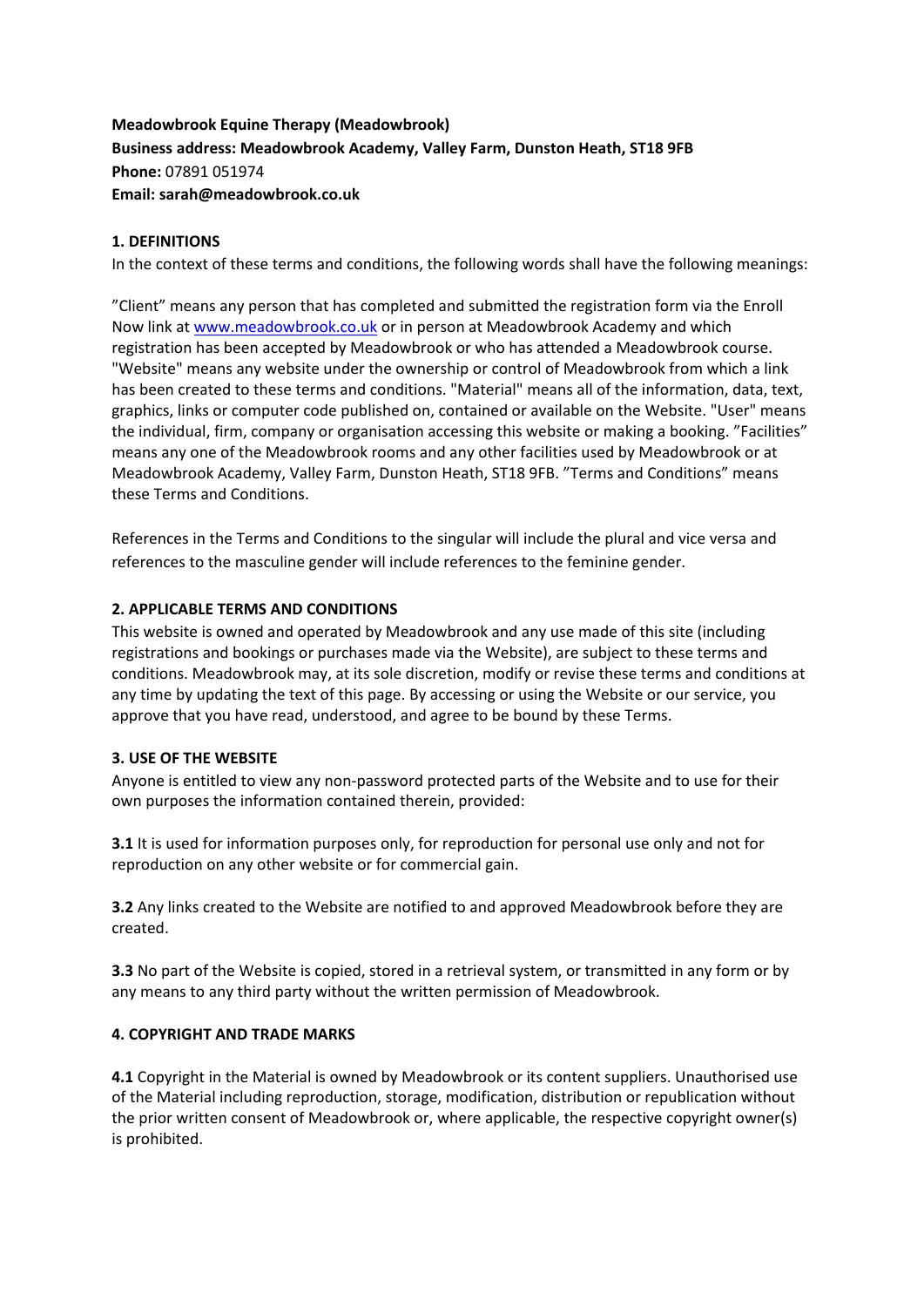**4.2** The names and logos of Meadowbrook and all related product and service names, designs marks and slogans are the trade names, service marks or trade marks of Meadowbrook and may not be used without the prior consent of Meadowbrook.

**4.3** All works in the nature of databases attract database rights.

# **5. DISCLAIMER**

The website is intended to provide general information only and, as such, should not be considered as a substitute for advice covering any specific situation. Users should seek appropriate advice before taking or refraining from taking any action in reliance on any information contained in this website. So far as permissible by law, Meadowbrook does not accept any liability to any person relating to the use of any such information.

Whilst Meadowbrook has taken every precaution in compiling this site neither it nor any contributors to the site can be held responsible for any action (or the lack thereof) taken by any person or organisation wherever they shall be based, as a result, direct or otherwise, on information contained in or accessed through this internet site.

# **6. TARGET AUDIENCE**

The Website is intended for use by UK residents and only in relation to their activities within the UK. It may be dangerous to apply any of the information on the Website to activities outside the UK.

The information provided on this Website has not been written to meet individual requirements and it is your sole responsibility to satisfy yourself prior to using the information in any way for your purposes. Meadowbrook does not represent or warrant that the information accessible via the Website is accurate, complete or correct. Before making any decisions based on the information contained on the Website, you are strongly advised to refer to alternative, independent sources of information to substantiate the basis for your decision.

## **7. WARRANTY AND INDEMNITY**

The User warrants to Meadowbrook that it will not use the Website, the Material or any part thereof for any purpose that is in contravention of any applicable law or regulation or in a manner that will infringe the copyright, trademarks, service marks or other intellectual property rights of third parties or violate the privacy, publicity or other personal rights of others or in any defamatory, obscene, threatening, abusive or hateful manner. The User shall indemnify Meadowbrook, its employees and agents, harmless against all claims, liability, losses, damages and expenses including, without limitation, legal fees and costs arising out of or incurred as a result of any claims made, or litigation brought, against Meadowbrook, its employees and agents, as a result of the use by the User of the Website, the Material or any part thereof for whatever purpose, to the fullest extent permitted by law.

## **8. LIMITATION OF LIABILITY**

Meadowbrook hereby disclaims all warranties and conditions with regard to the Material and any goods or services supplied in relation to the Website, whether express or implied or statutory (including all implied warranties and conditions of merchant ability and fitness for a particular purpose). In no event shall Meadowbrook be liable for any indirect, punitive, special, incidental, or consequential damages whatsoever even if Meadowbrook has been advised of the possibility of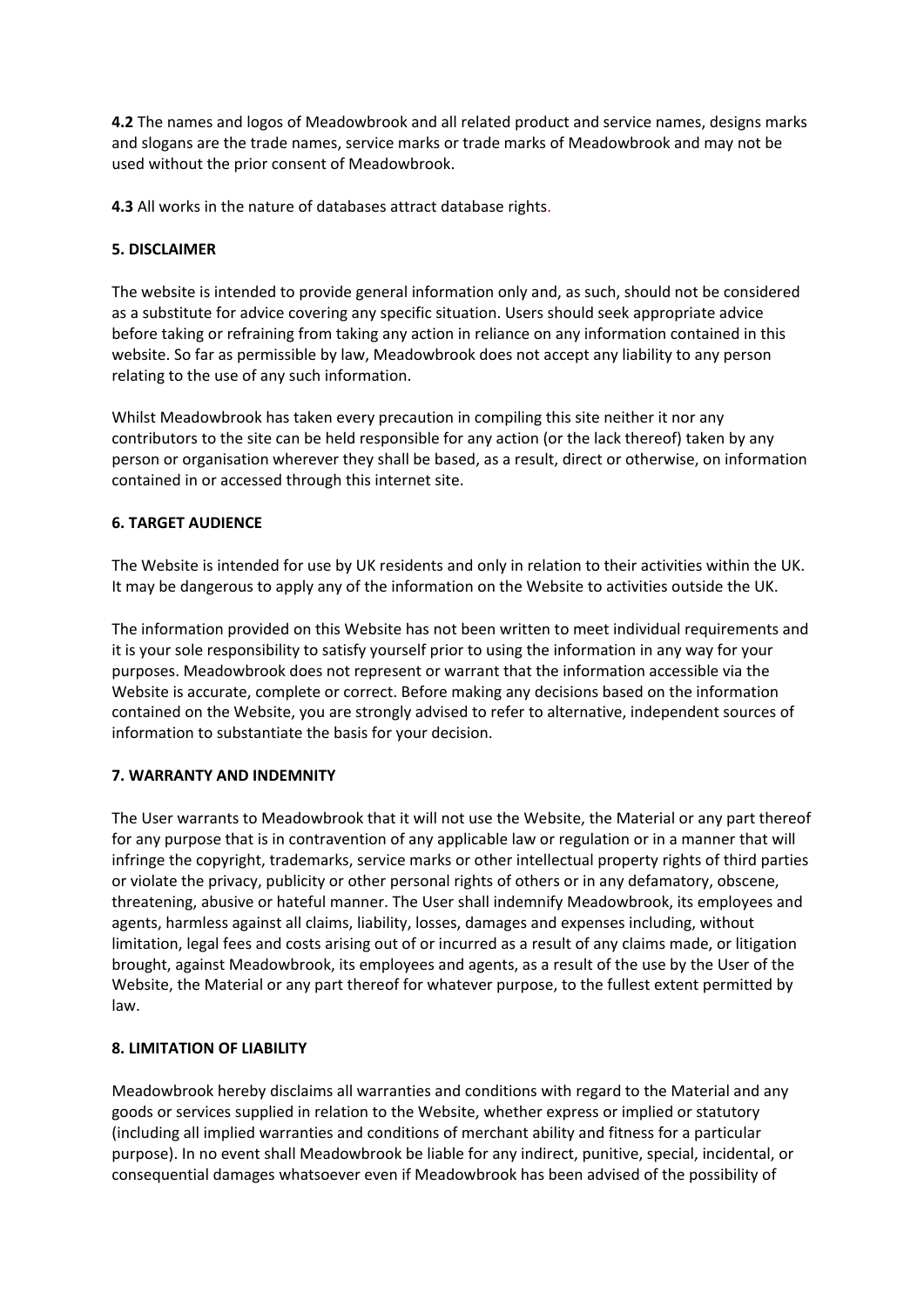damages including, without limitation, damages for loss of use, data or profits arising out of or in any way connected with the use or performance of the Website, interruptions or delays to the Website, the provision of or failure to provide services, or for any information, Material, goods and services obtained through the Website or otherwise arising out of the use of the Website, whether based on contract, tort or otherwise to the fullest extent permitted by law.

In consideration of the Client's participation in the activities and programmes of Meadowbrook and the use of facilities and equipment owned and/or under the control of Meadowbrook the Client hereby waives and releases the Company from any and all responsibility or liability for injuries or damages resulting from his participation in any Meadowbrook activity or use of Meadowbrook equipment or Facilities save in respect of death or personal injury caused by the negligent act or omission of Meadowbrook or its employees.

## **9. RETENTION OF RIGHT TO CHANGE OFFERING**

Meadowbrook may, without prior notice, change the services; stop providing the services or any features of the services we offer; or create limits for the services. We may permanently or temporarily terminate or suspend access to the services without notice and liability for any reason, or for no reason. Meadowbrook also reserves the right to vary the prices of any goods or services listed without notice. All bookings are subject to availability and Meadowbrook reserves the right to refuse to accept any registration and to refuse to supply any goods or services to any individual.

#### **10. RIGHT TO SUSPEND OR CANCEL USER ACCOUNT**

Acceptance of a person as a Client is at the absolute discretion of Meadowbrook. Meadowbrook reserves the right to expel clients from the Facilities or permanently or temporarily terminate or suspend Client's access to the service without notice and liability for any reason, including if a Client's conduct is or may, in Meadowbrook's reasonable opinion, be injurious to the character of Meadowbrook or its employees, or where such expulsion is otherwise in the interests of the other Clients, or if in Meadowbrook's sole determination a Client violates any provision of these Terms or any applicable law or regulations. Any Client so expelled will forthwith cease to be a Client of Meadowbrook and will not be entitled to any refund for any unused sessions. Clients may discontinue use and request to cancel their account and/or any services at any time.

## **11. BOOKINGS AND CANCELLATIONS**

Clients must be 18 or over to participate in Meadowbrook activities. A Client may not attend any course without first booking and paying for the relevant course. Courses are booked on a first-come first-served basis. Payments for courses and gift certificates in any amount are non-refundable unless otherwise stated in the Terms and Conditions

#### **12. FITNESS AND HEALTH**

The information available on or through this Website, and the Services supplied via or in connection with this Website or at the Facilities do not constitute medical advice and it is the Client's responsibility to determine, through obtaining appropriate medical advice, that he is fit and well and that such activities undertaken with Meadowbrook are suitable for him. It is not Meadowbrook's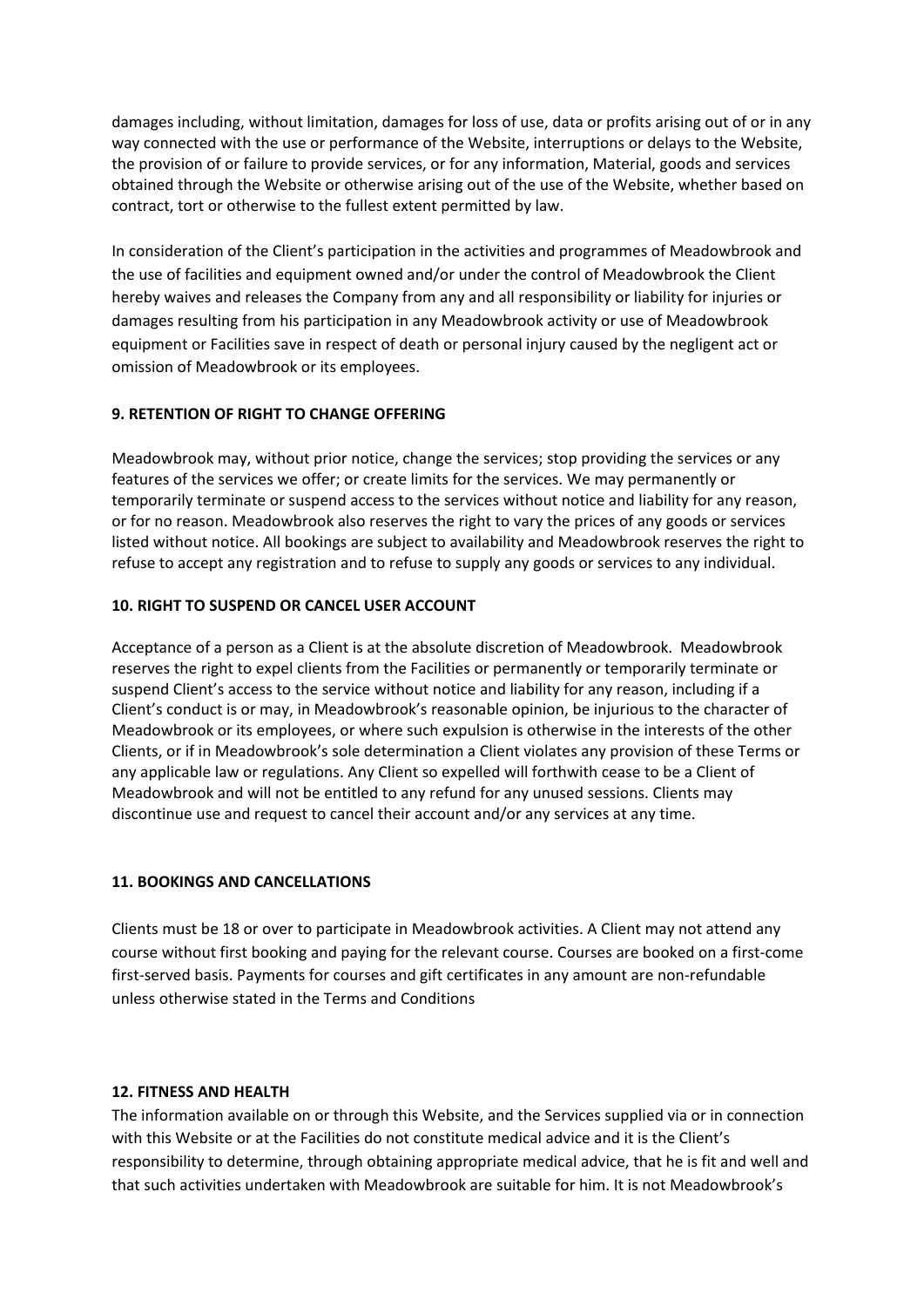responsibility to do so. It is vital that the Client supplies Meadowbrook with correct information about himself. Meadowbrook cannot be held liable for any incorrect information supplied by the Client. By agreeing to these Terms and Conditions Clients hereby confirm that they have no health problems which may adversely affect their participation in any Meadowbrook course. It is a Client's sole responsibility to notify Meadowbrook before attending any session of any circumstances affecting the Client's health which may be exacerbated through continued use of the Facilities and/or which may have arisen or worsened since the Client's last session at the Facilities (if any). Meadowbrook reserves the right to refuse access to any Client if, in its absolute discretion, it considers that the health of the individual concerned may be endangered by the use of the Facilities.

### **13. PERSONAL BELONGINGS**

Personal belongings are brought onto Meadowbrook's premises at the Client's own risk and Meadowbrook does not accept liability for any loss or damage whatsoever to such items.

### **14. THIRD PARTY WEBSITES**

The Website contains links to websites operated by parties other than Meadowbrook. Such links are provided for the User's convenience only. Meadowbrook does not control such websites, and is not responsible for their content. Meadowbrook's inclusion of links to such websites does not imply any endorsement of the material on such websites or any association with their operators. The User is solely responsible for evaluating the accuracy and completeness of any information contained on the third party websites, and also the value and integrity of any goods and services offered by such websites.

#### **15. PRIVACY AND DATA PROTECTION**

Our **[Privacy Policy](https://www.thedonnalouise.org/privacy-policy)** can be read in full.

## **16. GOOGLE ANALYTICS**

Some of our Websites use Google Analytics, a web analytics service provided by Google, Inc. ("Google"). Google Analytics uses "cookies", which are text files placed on your computer, to help the website analyse how users use the site.

The information generated by the cookie about your use of the website (including your IP address) will be transmitted to and stored by Google on servers in the United States. Google will use this information for the purpose of evaluating your use of the website, compiling reports on website activity for website operators and providing other services relating to website activity and internet usage. Google may also transfer this information to third parties where required to do so by law, or where such third parties process the information on Google's behalf. Google will not associate your IP address with any other data held by Google.

You may refuse the use of cookies by selecting the appropriate settings on your browser, however please note that if you do this you may not be able to use the full functionality of this website. By using this website, you consent to the processing of data about you by Google in the manner and for the purposes set out above.

#### **17. VIRUSES**